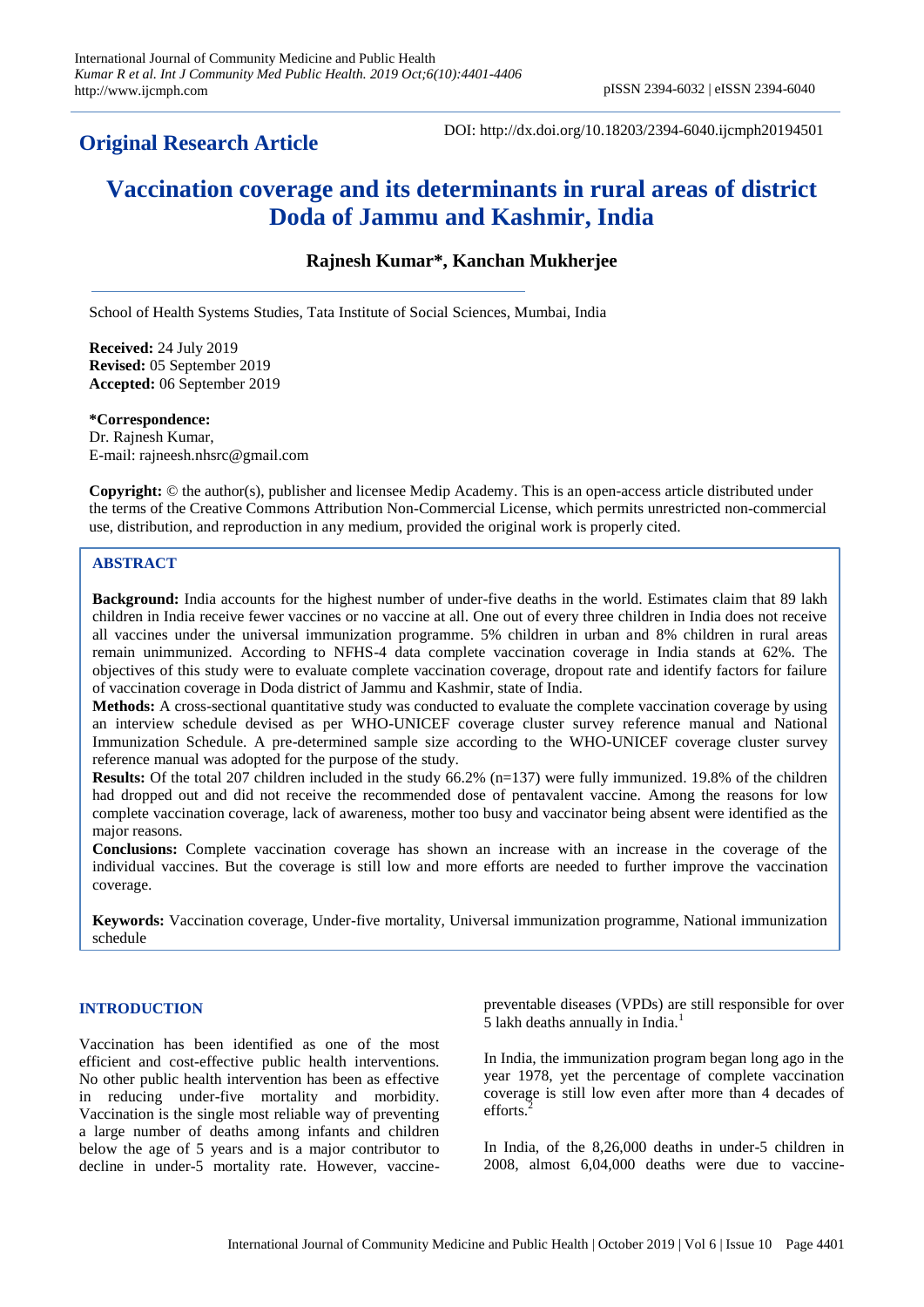preventable diseases including diarrhoea, pertussis, measles, meningitis, and pneumonia.<sup>3</sup>

Every year, vaccination averts an estimated 2-3 million deaths from diphtheria, tetanus, pertussis (whooping cough) and measles. Among all the child deaths nearly 17% of deaths are due to vaccine-preventable diseases.<sup>4</sup>

An estimated 89 lakh children in India receive a few vaccines or no vaccine at all. One out of every three children in India does not receive all vaccines under the Universal Immunization program. 5% of children in urban and 8% of children in rural areas are unimmunized.<sup>5</sup>

The district-level household and facility survey, DLHS-3 (2007-08) reported complete vaccination coverage of 54% for India and 62.5% for the state of Jammu and Kashmir.<sup>6</sup>

The last National Family Health Survey; NFHS-4 (2015- 16) provides estimates for immunization coverage at national, state and district level. The complete vaccination coverage as per NFHS-4 for India is 62%, for the state of Jammu and Kashmir is 75% while in district Doda, the complete vaccination coverage reported by NFHS-4 was 43% for the entire district and only 38.5% for rural areas. This shows the huge gap in vaccination coverage for rural areas as nearly more than 80% of the population of the district resides in rural areas.<sup>7</sup>

Mission Indradhanush was launched by the Ministry of Health and Family Welfare Government of India in December 2014 to vaccinate all those children who have been partially vaccinated or unvaccinated. The mission was aimed at achieving more than 90% coverage by the end of the year 2018. In the state of Jammu and Kashmir district, Doda was also among one of the high focus districts in this mission. About 0.953 lakh children were immunized under the mission in the state during the year  $2017 - 18.<sup>8</sup>$ 

Despite the presence of universal immunization program in the country and availability of free vaccines provided through the public health system across the country, we still have not been able to achieve universal immunization coverage.

# *Objectives*

The objectives of the present study were to determine the complete vaccination coverage in rural areas of Doda district of Jammu and Kashmir, to estimate the dropout rate and to identify the determinants of vaccination coverage in rural areas of Doda district of Jammu and Kashmir.

# **METHODS**

Quantitative study design was used to conduct the study. The study was a descriptive cross-sectional study and used primary as well as secondary data. The study participants included children in the age group of 12-23 months old for the evaluation of vaccination coverage. The study was conducted from 1<sup>st</sup> April 2018 to  $30<sup>th</sup>$  November 2018. Respondents for vaccination coverage evaluation were mothers who were permanent residents of the district or those who were living in the district for more than two years and had no immediate plan (within next two years) to move out of the district. Semi-structured interviews were also conducted with medical officers, Auxiliary nurse-midwives (ANMs) and other health workers to probe the reasons affecting vaccination coverage.

The sample size was calculated with the help of WHO-UNICEF vaccination coverage cluster survey reference manual. A pre-determined sample size according to the WHO-UNICEF coverage cluster survey reference manual was adopted for the purpose of the study. As per the said reference manual, the sample size at z value (confidence interval)=1.96 and precision level (d) of 10% is 207. Therefore a sample size of 207 was considered as the final sample for the study.<sup>9</sup>

Purposive sampling was used to include blocks, village panchayats and villages for data collection. The entire district had 8 rural blocks out of which 4 rural blocks viz., Bhaderwah, Assar, Thatri and Bhagwa were selected for data collection by taking into consideration the accessibility, time limit, financial resources and security scenario.

Secondary data was collected from health facilities viz., sub centers and primary health centers for two blocks namely block Assar and block Bhagwa. From each health facility, a list of the total eligible children was prepared from the vaccination registers based on the date of birth and then the required numbers of sampling units were drawn randomly from each health center selected for data collection. Quantitative data collection tools viz., interview schedule and a semi-structured interview guide, adopted and modified from the WHO-vaccination coverage cluster survey reference manual was used to collect the data. The standard tool was modified according to the national immunization schedule for coverage evaluation and to suit the local geographical and cultural context regarding reasons for the failure of vaccination. Primary data was collected from blocks Bhaderwah and Thatri whereas secondary data from health centers were collected from block Assar and Bhagwa. Data analysis was done by using Statistical package for social sciences (SPSS-25). Descriptive statistical analysis like frequency has been computed for the desired variables. The analysed data has been presented in tables and figures wherever required.

# **RESULTS**

Majority of the respondents, 76% belonged to Hindu religion while 24% belonged to the Muslim religion.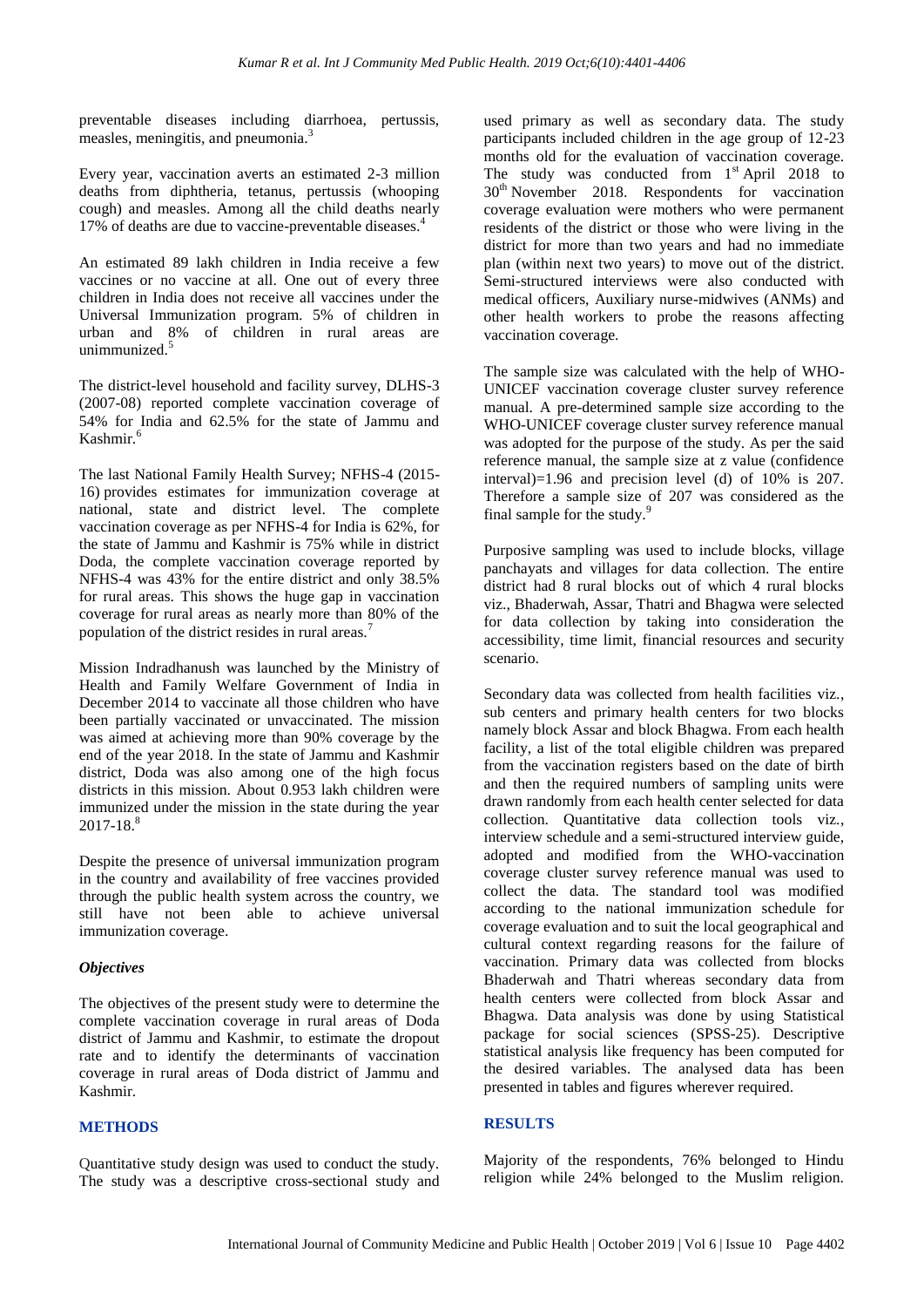Caste wise analysis of the sample shows that 69% of the respondents were from general caste, 25% were from scheduled castes and 5% were from scheduled tribes. Majority of the deliveries (82%) were institutional deliveries, the majority of which were conducted at the district hospital and community health centers.

| <b>Religion</b> |               | <b>Caste</b>    |                        |                        | <b>Sex</b>      |               |
|-----------------|---------------|-----------------|------------------------|------------------------|-----------------|---------------|
| Hindu           | <b>Muslim</b> | <b>General</b>  | <b>Scheduled caste</b> | <b>Scheduled tribe</b> | Male            | Female        |
| $N(\%)$         | N(%)          | N(%             | N(%                    | N(%                    | N(%)            | N(%           |
| $76.3$ (n=158)  | $23.7$ (n=49) | $68.8$ (n=143)  | $25.5$ (n=53)          | $5.3$ (n=11)           | $63.3$ (n=131)  | $36.7$ (n=76) |
| Total $(n=207)$ |               | Total $(n=207)$ |                        |                        | Total $(n=207)$ |               |

#### **Table 1: Socio and demographic distribution.**

#### **Table 2: Type of delivery and source of data.**

| <b>Delivery type</b> |               | <b>Source of data</b>     |                                  |  |  |
|----------------------|---------------|---------------------------|----------------------------------|--|--|
| <b>Institutional</b> | Home          | <b>Immunization cards</b> | <b>Health facility registers</b> |  |  |
| N(%                  | N(%)          | N(%)                      | N(%)                             |  |  |
| $  81.6 (n=169)$     | $18.4$ (n=38) | $50.7$ (n=105)            | 49.3 ( $n=102$ )                 |  |  |
| Total $(n=207)$      |               | Total $(n=207)$           |                                  |  |  |

Of the total 207 children included in the study 66.2% (n=137) were considered as fully vaccinated as they had received birth dosages i.e., BCG, OPV and hepatitis-B, three doses each of pentavalent vaccine and OPV, and one dose of measles. In addition, most of these had also received two doses of IPV and the first dose of vitamin-A, and a few had also received booster doses of DPT, OPV and measles. 33.8% (n=70) of the children were partially immunized as they have missed either one or more doses.

#### **Table 3: Complete vaccination coverage.**

| <b>Variables</b>                    | N(%)           |
|-------------------------------------|----------------|
| <b>Fully immunized children</b>     | $66.2$ (n=137) |
| <b>Partially immunized children</b> | $33.8$ (n=70)  |
| Unimmunized children                | $0(n=0)$       |
| <b>Total</b>                        | $100(n=207)$   |

94% (n=194) of the children in the study were found to have received all the recommended birth doses i.e., BCG, OPV and hepatitis-B, while 2.9% (n=6) of the children were found to have not received the birth doses of BCG, OPV and hepatitis-B. The status of the birth doses of 3.4% (n=7) of the children could not be determined either due to unavailability or ambiguity of the data.

The analysis of data shows that the first dose of the pentavalent vaccine given at the age of 6 weeks had 100% (n=207) coverage while 2nd and 3rd doses given at the age of 10 and 14 weeks had a coverage of 93%  $(n=193)$  and 80%  $(n=166)$  respectively.

The coverage of the first dose of OPV given at the age of 6 weeks was 100% (n=207), while 2nd and 3rd doses given at the age of 10 and 14 weeks had coverage of 93%  $(n=194)$  and 80%  $(n=167)$  respectively.

The coverage of the first dose of measles given at the age of 9-12 months was 67.6% (n=140).

In the present study, no significant association was found between gender and vaccination coverage. The complete vaccination coverage for boys was 66.4% (n=87) and for girls was 65.8% (n=50).



#### **Figure 1: Vaccination coverage for different vaccines.**

#### *Dropout rate*

It is the proportion of the children who have received one or more vaccines but have failed to turn up for subsequent doses. It is expressed in percentage.

Dropout rate is calculated as follows:

(Pentavalent  $-1$  cumulative total  $-$  Pentavalent  $-3$ cumulative total)  $\div$  Pentavalent  $-1$ 

Cumulative total  $\times 100$ 

 $(207 - 166) \div 207 \times 100 = 19.8\%$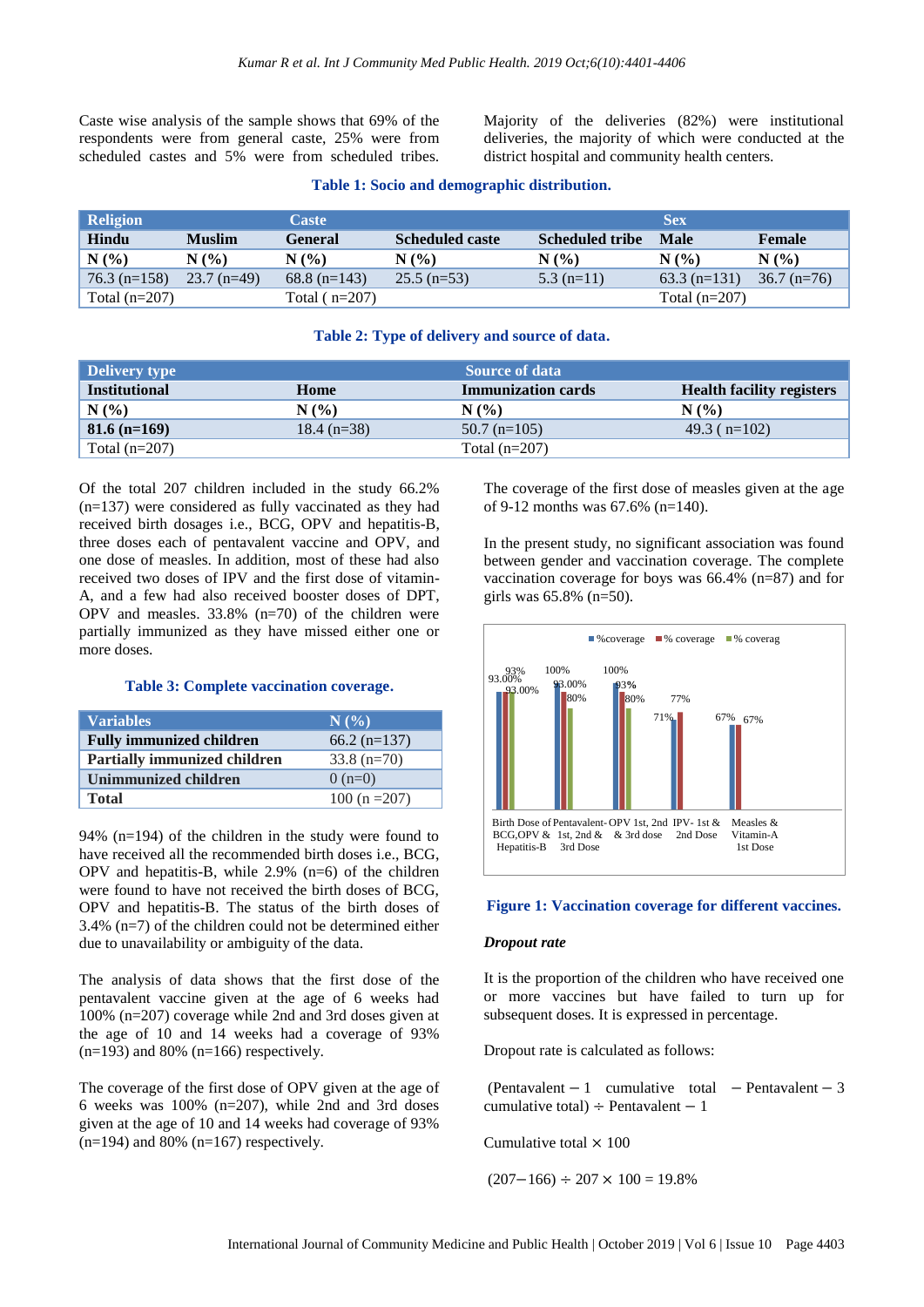Therefore, almost one-fifth of the children dropped out and did not receive the recommended dose of pentavalent vaccine.

# *Reasons for drop out and low vaccination coverage*

Regarding drop out, data could be collected from only 24 respondents. Among the reasons for dropouts, the most common reason reported was lack of awareness about the need for returning to get  $2<sup>nd</sup>$  and  $3<sup>rd</sup>$  dose. About 45%  $(n=11)$  of the respondents reported that they did not know about the need of return for  $2<sup>nd</sup>$  and  $3<sup>rd</sup>$  dose. In addition,  $30\%$  (n=7) of the respondent mothers reported that they remain too busy in household work and working in the fields and could not find time to visit the health center. 25% (6) of the respondents reported that they did visit the health facility for vaccination but, vaccinator was not present at the health center and they have to return back.

Semi-structured interviews were conducted with medical officers and Auxiliary nurse midwives (ANMs) at primary health centers (PHCs), New type primary health centers (NTPHCs) and sub-centers (SCs) to get their perspectives on the issues that emanate from the health systems. Interview conducted with a medical officer at a primary health center in one of the blocks revealed no major obstacle from the health systems. It was reported that vaccination services are provided round the year. Vaccine supply and the cold chain are also maintained well. The PHC had a dedicated MCH and immunization section and staff providing the vaccination services. There was no shortage of vaccine or staff reported by the Medical officer.

On the contrary, the factors which medical officer cited for the low vaccination coverage in the area were the accessibility of the services. In the block, there was only one PHC which catered to all the health needs of the population. People had to travel several kilometers on foot to reach PHC and get their children vaccinated. Sometimes they have to lose their wages and don't come for vaccination or other preventive health services like ANCs in order to save their time and wage loss.

Similar issues were reported from the interviews with the medical officers of another block from which secondary data was collected. Lack of awareness was pointed out by the medical officer as a reason for low vaccination coverage. Accessibility was again reported as a problem for low vaccination coverage. The interview with ANM also suggested the lack of education and awareness as one of the problems responsible for the low coverage of vaccination. In the winter season snowfall sometimes becomes a major problem for health workers and population as well.

Regarding the maintenance of vaccination records, health facilities in these blocks had vaccination registers on which the vaccinations given were recorded. But the records were not properly maintained and there was a lot of ambiguity. For two blocks for which primary data was collected interviews could be conducted with two medical officers only. Out of 5 PHCs, medical officers were found at two of them only and at NTPHCs medical officer was found at one NTPHC only.

At one of the PHC even in the afternoon staff was not available. There were only two health workers who could not give information about vaccination coverage. The staff nurse who was in charge of the vaccination section was also not available.

Observation of the vaccination records which could be accessed at health facilities revealed that vaccination records were not satisfactory at all the health facilities. At one of the primary health center vaccination records were maintained in a diary by the ANM instead of the register due to unavailability of the same. At one of the NTPHC no vaccination records were available at all.

At one of the sub-center vaccination register was available but there was no entry for the last two years in the register and the ANM available had joined the subcenter just few days back, so she could not give information about vaccination coverage and vaccine availability.

In one of the blocks adverse reaction following immunization (AEFI) was reported to be one of the reasons why people don't turn up for subsequent doses.

Health workers hardly organize any vaccination camps or awareness sessions for the improvement of vaccination coverage, especially in hard to reach areas due to lack of planning, staff and other resources as well as lack of motivation for the same. In some of the facilities, the vaccine is given on 15th of every month and this has become a norm in the community to visit the health center on 15th of every month for vaccination. While at other health facilities one day of the week (Wednesday) is dedicated to vaccination so that people visit the health center on this day every week to get their children vaccinated. One finding at two of the primary health centers was that in the absence of nurse in charge of vaccination other staff hardly had any sense of responsibility of discharging the duty of providing vaccination. Hence, the absence of role shifting is a key hindrance to effective immunization coverage.

# **DISCUSSION**

Complete vaccination coverage for the children age 12 to 23 months stands at 66.2%. Findings of the current study show a 28% increase in the complete vaccination coverage in the rural areas of the district when compared to NFHS-4. This improvement may be seen as a result of the recent efforts like Indradhanush mission launched by the Ministry of Health and Family Welfare in 2014. Under the mission, about 38 lakh children have been immunized in the state.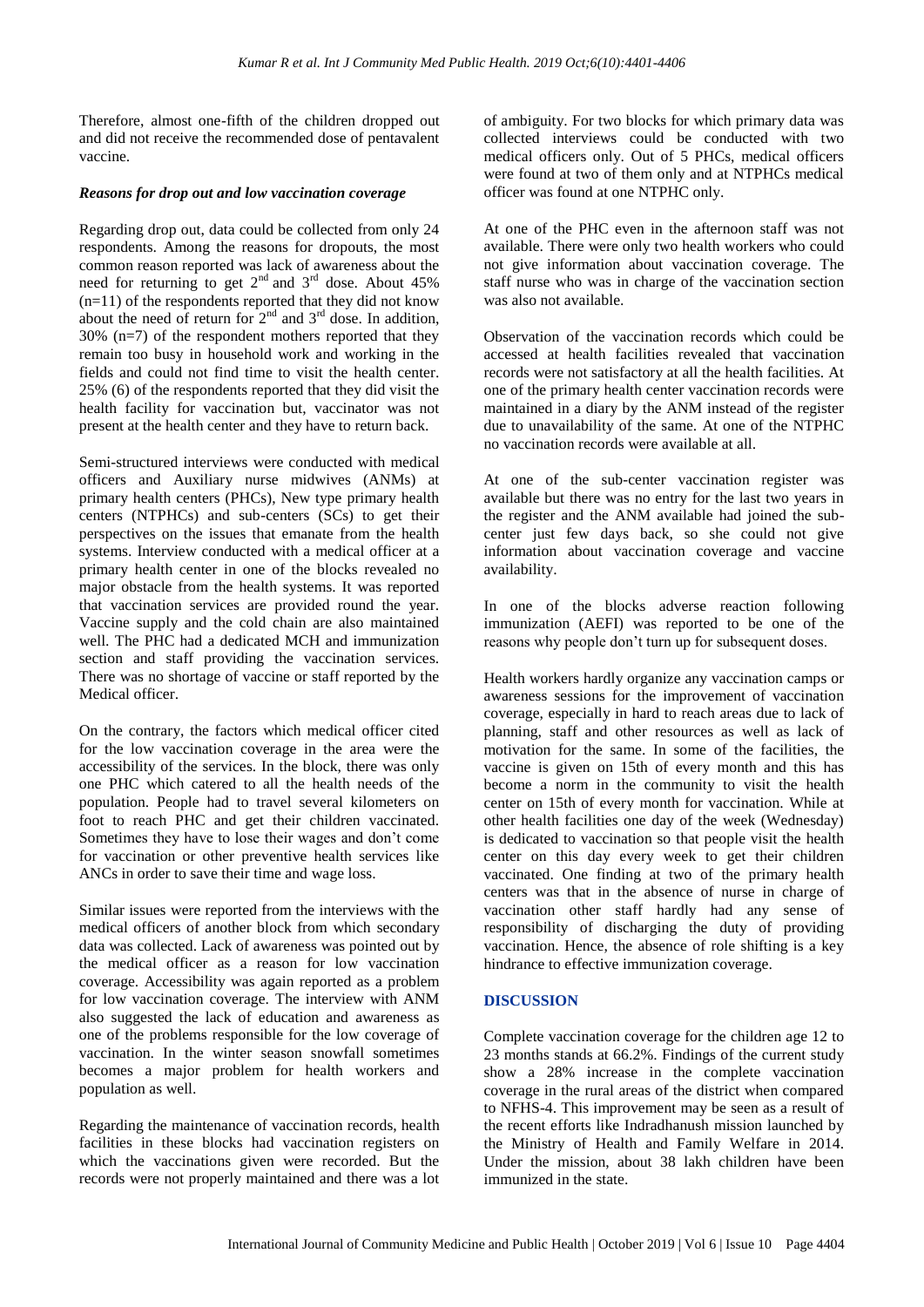A study conducted by Qureshi and et al, in Srinagar (J and K) reported complete vaccination coverage  $75\%$ .<sup>10</sup> Another study done in the rural set up of Uri in Kashmir had coverage of 58%.<sup>11</sup> Findings of the present study shows complete vaccination coverage of 68%.

The results of our study are somewhat similar to Study by Hartesh et al in rural and urban blocks of Udaipur with the exception that their study had 10% unimmunized children while in our study all children were either completely or partially immunized.<sup>12</sup>

Another study by Pandey and et al in rural Rajasthan had a complete vaccination coverage of 76.19% which is again nearly similar to findings of our study. Some of the reasons for not immunizing the children in their study included unawareness of need to return for  $2<sup>nd</sup>$  and  $3<sup>rd</sup>$ dose, mother too busy, fear of side reactions which are common to findings in our study.<sup>13</sup>

Gender inequity in vaccination coverage has been a consistent finding in earlier studies but evaluation of NFHS survey data by researchers have found that gender inequity haven't increased over time.<sup>14</sup> The UNICEF coverage evaluation survey 2009 shows complete vaccination coverage for boys was 61.9% and 59.9% for girls.<sup>15</sup> No significant association was found between gender and vaccination coverage in the present study as complete vaccination coverage among boys was 66.4%  $(n=87)$  and for girls was 65.8%  $(n=50)$ .

Impact of accessibility of health systems on vaccination coverage is evident from the study of Datar et al as children residing in areas having no nearby health facility are more likely to remain unimmunized.<sup>16</sup> Distance of health facility from home has been found to be a factor for not immunizing children in present study too.

# **CONCLUSION**

The findings of the study indicate that complete vaccination coverage is more when compared to NFHS-4 data. It is possible that the newer initiatives and efforts like Indradhanush mission and Measles-Rubella campaign are likely the potential reasons to increase the vaccination coverage. But some of the basic hurdles and issues in complete vaccination coverage are still present. The lack of awareness of need to return for 2nd and 3rd dose and absence of vaccinator are some of the factors affecting the vaccination coverage. The study highlights some of the pertinent health systems issues which need to be addressed and more efforts are needed to further improve the vaccination coverage in the district.

#### *Recommendations*

Organizing the IEC campaigns and vaccination camps in inaccessible areas can be a strategy to create awareness as well as to provide vaccination. Creating awareness and imparting the true knowledge about the adverse effects following immunization (AEFI) to alleviate the fears of mothers who consider mild fever after vaccination as an illness can help in reducing dropouts. Capacity building and imparting training to all the relevant health workers in the health facility to train them to provide vaccination and maintaining the vaccination records will be usefull to improve the vaccination coverage. Proper maintenance of the vaccination records, use of vaccination registers to keep the records and use of data to identify the children who are dropped out will go a long way in decreasing drop-out rate and improving the full immunization rate.

## *Limitations*

Purposive sampling was used instead of tested sampling strategies like cluster sampling techniques (WHO/UNICEF  $30 \times 7$  cluster sampling technique). Small sample size of the study due to the above mentioned factors is also the limitation of the study.

## **ACKNOWLEDGEMENTS**

We acknowledge the cooperation of study participants including health workers for their participation in the study.

*Funding: No funding sources Conflict of interest: None declared Ethical approval: Not required*

## **REFERENCES**

- 1. Vashishtha VM, Kumar P. 50 years of immunization in India: progress and future. Indian Pediatr. 2013;50:111-8.
- 2. Lahariya C. A brief history of vaccines and vaccination in India. Indian J Med Res. 2014;139:491-511.
- 3. Black RE, Cousens S, Johnson HL, Lawn JE, Rudan I, Bassani DG, et al. Global, regional and national causes of child mortality in 2008: a systematic analysis. Lancet. 2010;375(9730):1969-87.
- 4. Goyal S, Kumar V, Garg R. Evaluation of primary immunization coverage among children in a rural block of district Rohtak, Haryana, India. Int J Community Med Public Health. 2017;4:1612-9.
- 5. Press Information Bureau, Government of India. Available at: [http://pib.nic.in/newsite/](http://pib.nic.in/newsite)mbErel.aspx? relid=117759. Accessed on 23 May 2018.
- 6. District Level Household Survey-3, 2007-08. Available at: http://rchiips.org/PRCH-3.html. Accessed on 16 October 2018.
- 7. National Family Health Survey-4 fact sheets, 2015- 16 Available at [http://rchiips.org/nfhs/factsheet\\_](http://rchiips.org/nfhs/factsheet_) NFHS-4.shtml. Accessed 16 October 2018.
- 8. Press Information Bureau, Government of India, Ministry of Health and Family Welfare. Available at: [http://pib.nic.in/newsite/](http://pib.nic.in/newsite)PrintRelease.aspx?Relid =181816. Accessed on 6 March 2019.